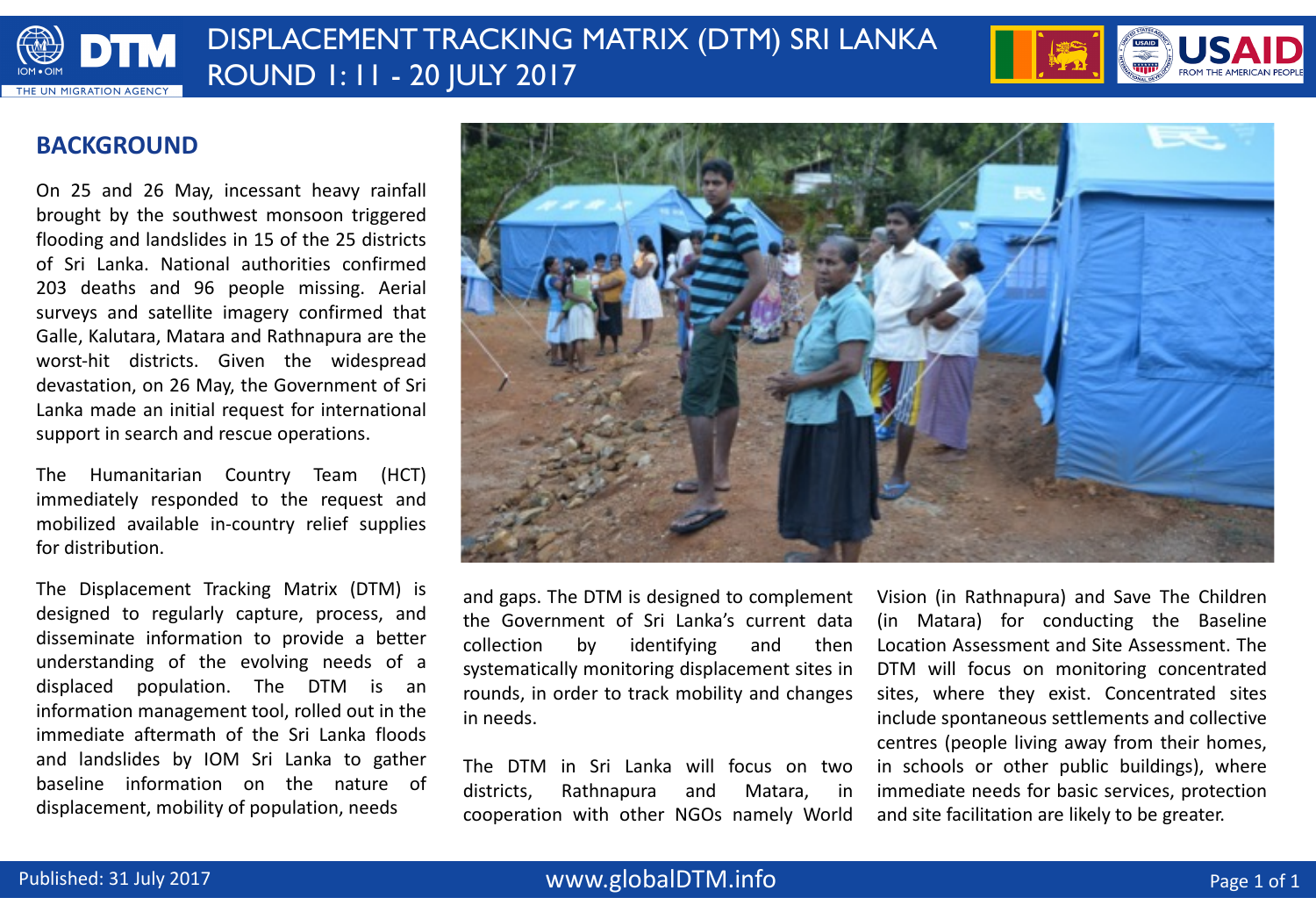

# DISPLACEMENT TRACKING MATRIX (DTM) SRI LANKA ROUND 1: 11 - 20 JULY 2017



### **METHODOLOGY**

The DTM consists of a rapid site assessment tool based on key informant interviews (with community leaders, local government authorities and/or site residents) verified by direct observation of available services and living conditions in sites. The assessment is supplemented by detailed sex and age disaggregated demographic information. The rapid assessment also includes identification of protection risks and gender based violence risk factors, to be referred to appropriate actors for mitigation and/or response.

The CCCM cluster has been collecting information with the DTM since 11 July, and this report covers site assessments made between 11 and 20 July in Rathnapura and Matara districts. DTM in Rathnapura covered two divisional secretariat (DS) divisions: Elapatha and Niwithigala; while in Matara it covered three DS divisions: Pitabeddara, Kotapola and Pasgoda. The data presented here represents a sample of 13 sites and 3,130 internally displaced persons (IDPs) in Elapatha, Niwithigala, Kotapola and Pasgoda. Data from Pitabeddara is currently ongoing.



#### **Figure 1: Total assessed IDPs by district and DS division**



Figure 2: Assessed IDP sites by district and DS division

### **DEMOGRAPHICS**

3,130 IDPs in 799 households were identified in 13 IDP sites in Pasgoda, Niwithigala, Elapatha and Kotapola DS divisions in Matara and Rathnapura districts. The details per camp are shown at table 1.

| <b>Site</b>                          | <b>IDPs</b> | <b>HHs</b> |
|--------------------------------------|-------------|------------|
| Bengamuwa Temple                     | 208         | 52         |
| Vilayaya Temple                      | 140         | 35         |
| Pasgoda Maha Vidyalaya               | 480         | 120        |
| Denkandaliya Primary School          | 260         | 65         |
| Panakaduwa Vikyalaya                 | 1,240       | 310        |
| <b>Pasgoda DS division total</b>     | 2,328       | 582        |
| Morawakkorale Tea Factory            | 272         | 68         |
| Morawaka Primary School              | 66          | 16         |
| <b>Kotapola DS division total</b>    | 338         | 84         |
| Erabadda Cemetery                    | 21          | 5          |
| Gamekanda Camp                       | 30          | 6          |
| Kiribathgala Camp                    | 91          | 28         |
| <b>Niwithigala DS division total</b> | 142         | 39         |
| Palawela Primary School              | 136         | 34         |
| Pallegedara Camp                     | 64          | 24         |
| Alupathgala                          | 122         | 36         |
| <b>Elapatha DS division total</b>    | 322         | 94         |
| <b>Grand total</b>                   | 3,130       | 799        |

#### Table 1: IDPs and IDP HHs by site and DS division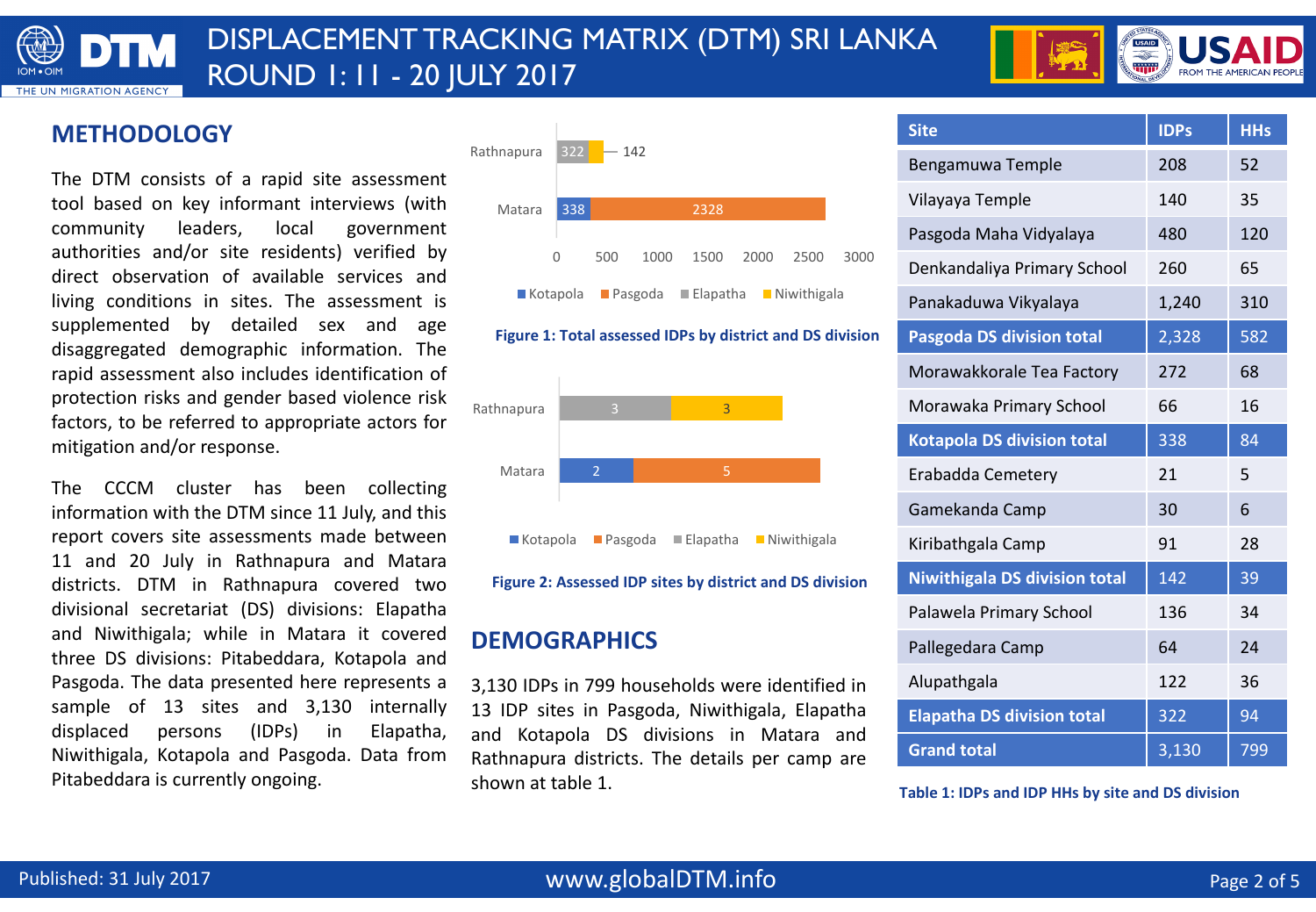#### DISPLACEMENT TRACKING MATRIX (DTM) SRI LANKA DTM ROUND 1: 11 - 20 JULY 2017 **MIGRATION AGENC**



The demographic breakdown in the area of operation is displayed in Figure 3. The sex ratio is 48.31% female and 51.69% male. Adults over 18 and under 60 years old constitute 68% of the population, followed by 6 to 17 year old youths (15%), the elderly over 60 years old (10%) and children and infants (6%).



#### Figure 3: Gender and age disaggregation of assessed **IDPs**

The DTM assessment captured data on individuals with specific vulnerabilities in the 13 sites, including pregnant and breastfeeding women, individuals with serious medical conditions, physical and mental disabilities, female and child headed households, and unaccompanied elders. Further information on vulnerabilities is available by contacting DTM Sri Lanka at DTMSriLanka@iom.int.

### **SITE INFORMATION**

All sites reported that the Government has taken the role of site management agency. However, there are no CCCM committees or sector-specific committees established in any site, a fact that may lead to increased IDP vulnerability.

Of 13 sites, 6 sites are spontaneous camps and 7 are collective centres. 7 are spontaneous sites and 6 planned sites. All but one site have access to electricity.

53% of IDPs reported being displaced by both floods and landslides, 30% due to floods and 17% due to landslides (figure 4).



Flood Flood and Landslide Landslide

Figure 4: # of assessed IDPs by cause of displacement

### **WATER, SANITATION AND HYGIENE**

• For drinking water, water taps are the water source at 12 sites while IDPs at one site rely on a pump or well for drinking water.

• For non-drinking water, 10 sites use water taps, 2 use pumps/wells and 1 uses a community water source.



Water tap Pump/Well Other community water system

#### **Figure 5: # of assessed sites by water source**

• Six sites have no waste management system, while the remainder are using a variety of methods (figure 6).



#### **Figure 6: # of assessed sites by waste management system**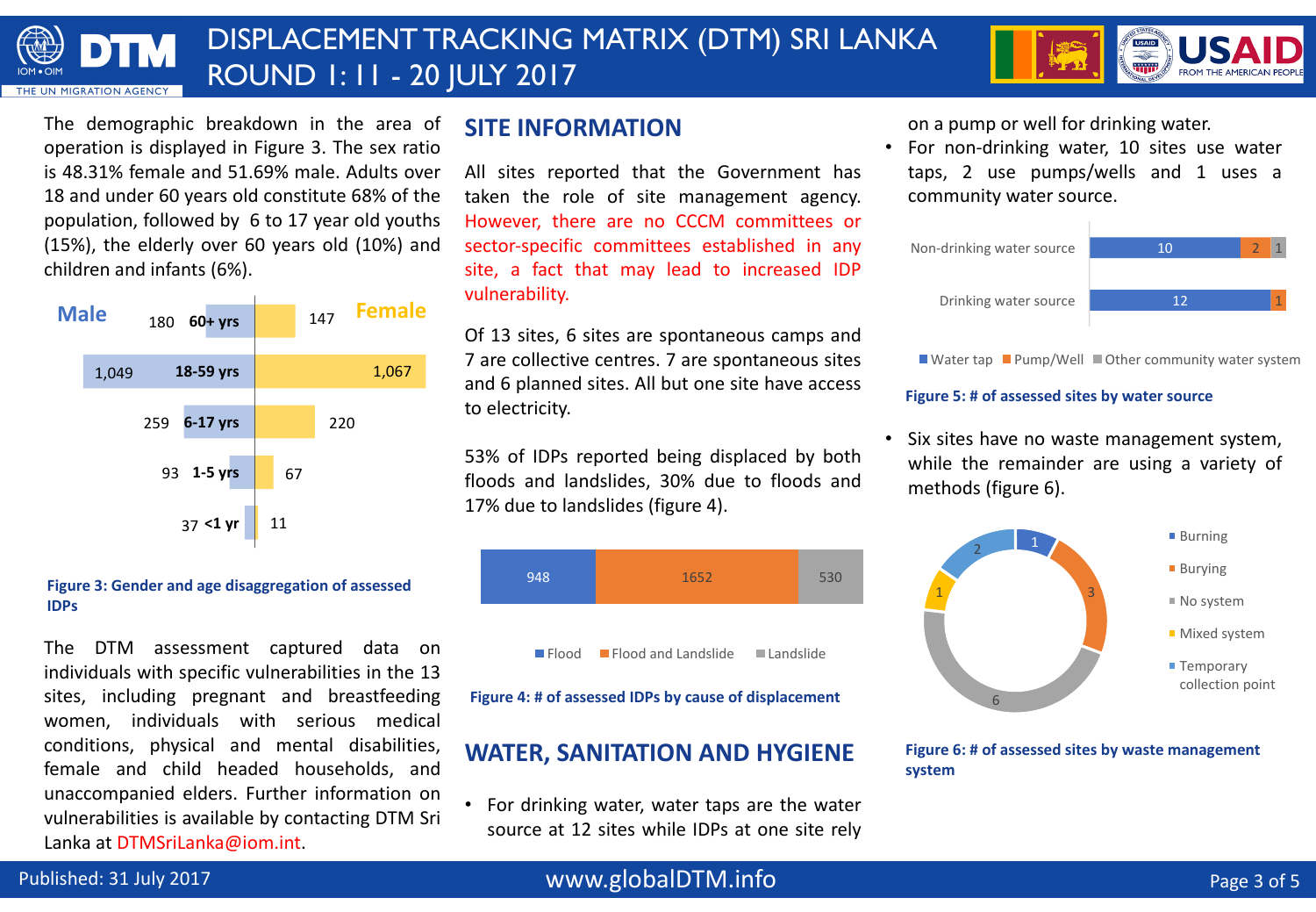#### DISPLACEMENT TRACKING MATRIX (DTM) SRI LANKA DTM ROUND 1: 11 - 20 JULY 2017 **MIGRATION AGENC**



• 10 sites report that there are no latrines. One site reports that there are latrines nearby and one reports that there are latrines in another location (figure 7).



#### **Figure 7: # of sites by availability of latrines**

• Due to lack of necessary permissions to build latrines in the displacement sites, World Vision plans to build permanent latrines in nearby school buildings.

## **FOOD, NUTRITION AND HEALTH**

- Figure 8 shows the number and percentage of sites reporting access to key food, nutrition and health indicators.
- Figure 9 shows the primary health problem reported by displacement sites.





**Figure 8: # and % of sites by food, nutrition and health indicator**



**Figure 9: # of sites by primary health problem** 

## **EDUCATION, LIVELIHOOD AND COMMUNICATION**

- 6 sites report access to formal education, while 7 have no access.
- 12 sites report that IDPs were farmers or cattle-raisers before displacement. IDPs from one site reported that most were privately employed. Only two sites reported that most IDPs had access to other income.
- Figure 10 shows the primary source of information reported by IDPs in displacement sites.



#### Figure 10: # of sites by primary information source

• Five sites reported that a complaint mechanism was established at their displacement site, while eight sites lacked this mechanism.

### www.globalDTM.info Page 4 of 5